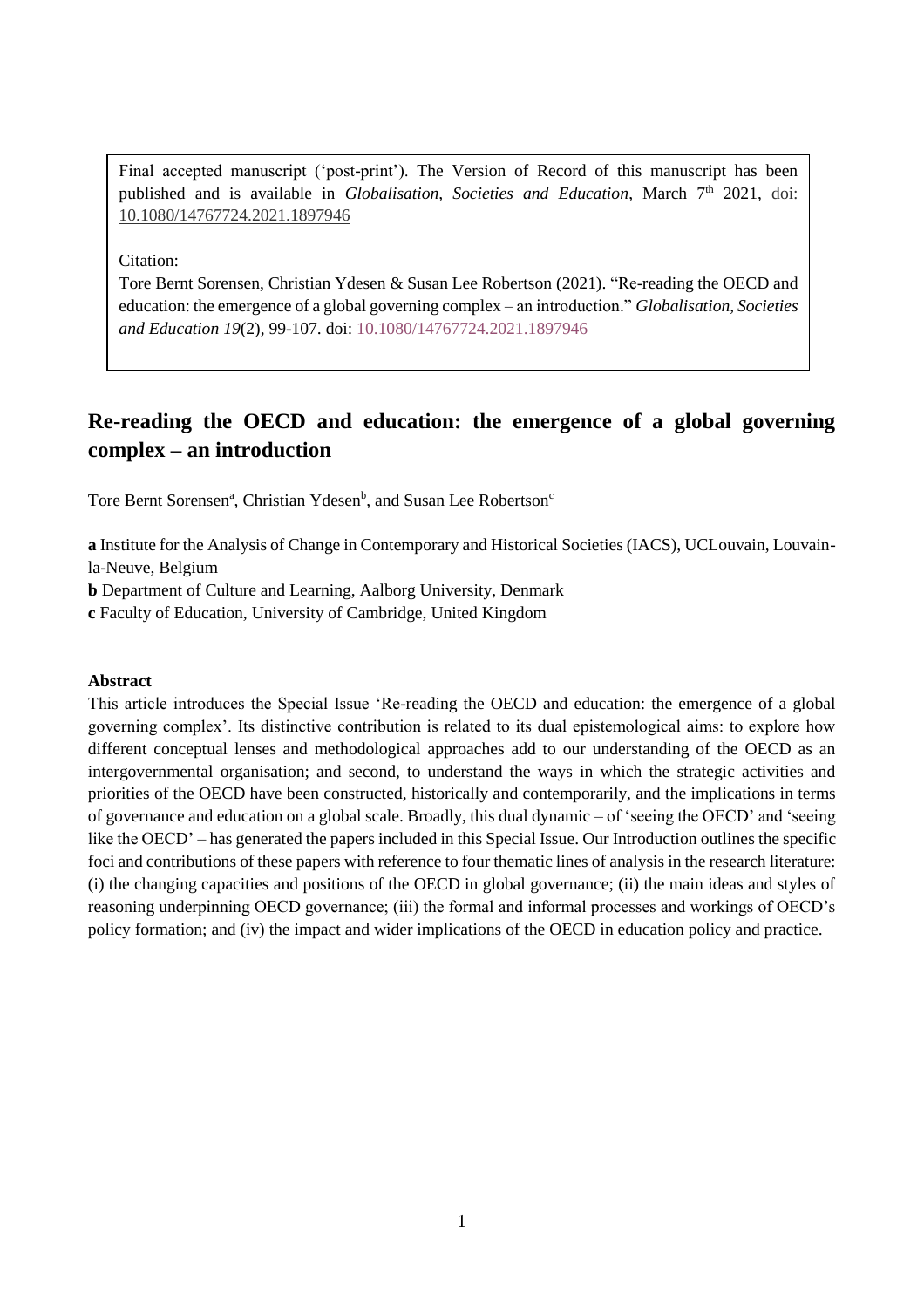# **Re-reading the OECD and education: the emergence of a global governing complex – an introduction**

## **This Special Issue**

This Special Issue (SI) was borne out of discussions of how to more comprehensively analyse and theorise the Organisation for Economic Co-operation and Development (OECD), its trajectory and diverse roles in contemporary global governance. The title of the SI "Re-reading the OECD and education: the emergence of a global governing complex" was an invitation to leading scholars to engage in new theoretical and empirical readings of the OECD. Taken together the ten papers that make up this SI promise to generate a step-change in the analysis of the OECD as a global governor.

This SI has a dual epistemological aim: first, to explore how different conceptual lenses and methodological approaches add to our understanding of the OECD as an intergovernmental organisation; and second, to understand the ways that the strategic activities and priorities of the OECD have been constructed, historically and contemporarily, and the implications in terms of governance and education on a global scale. It is the dynamic created by these dual aims of 'seeing the OECD' and 'seeing like the OECD' that has generated the papers in this SI.

# **'Seeing like the OECD': the legibility of education at the global scale**

The 'seeing like the OECD' perspective (Sharman 2012) is an important reference point for us. Elaborating on James Scott's (1998) seminal work on 'seeing like a state', Jason Sharman (2012) observes that research about state-making has tended to focus on the use of violence, force and coercion, rather than the other constitutive - and perhaps even primary - factor in state-craft, that is, bureaucratic administration. Sharman's account of OECD tax policy generates a productive comparison between the ways that bureaucracy, administrative co-ordination and classification are central components for states and international organisations like the OECD in their engagement in governance:

*…just as states were created and have been developed ever since through a circular process of intervening in society to make it more legible to facilitate future state interventions, now international organisations act to make global society more legible in order to facilitate future exercises of global governance. The key concept is Scott's legibility: replacing idiosyncratic and particularistic local arrangements with a uniform bureaucratic grid, at first nationally, but now increasingly on a global scale. In this way, central controllers can 'read' and thereby attempt to manipulate society in matters large and small.* (Sharman 2012, 18)

The 'seeing like the OECD' perspective suggests a wide-ranging research agenda that might be addressed from a range of different vantage points, in terms of disciplines, conceptual and methodological resources. Importantly, this agenda has been hinted at in the existing literature on the OECD and education. A large body of the work on the OECD sits within and contributes to what we might call a sociology of quantification (Desrosières 2002; Rose 1991) with a focus on the role of indicators and benchmarks (Grek 2009; Sorensen 2016). More recent work has tried to nuance this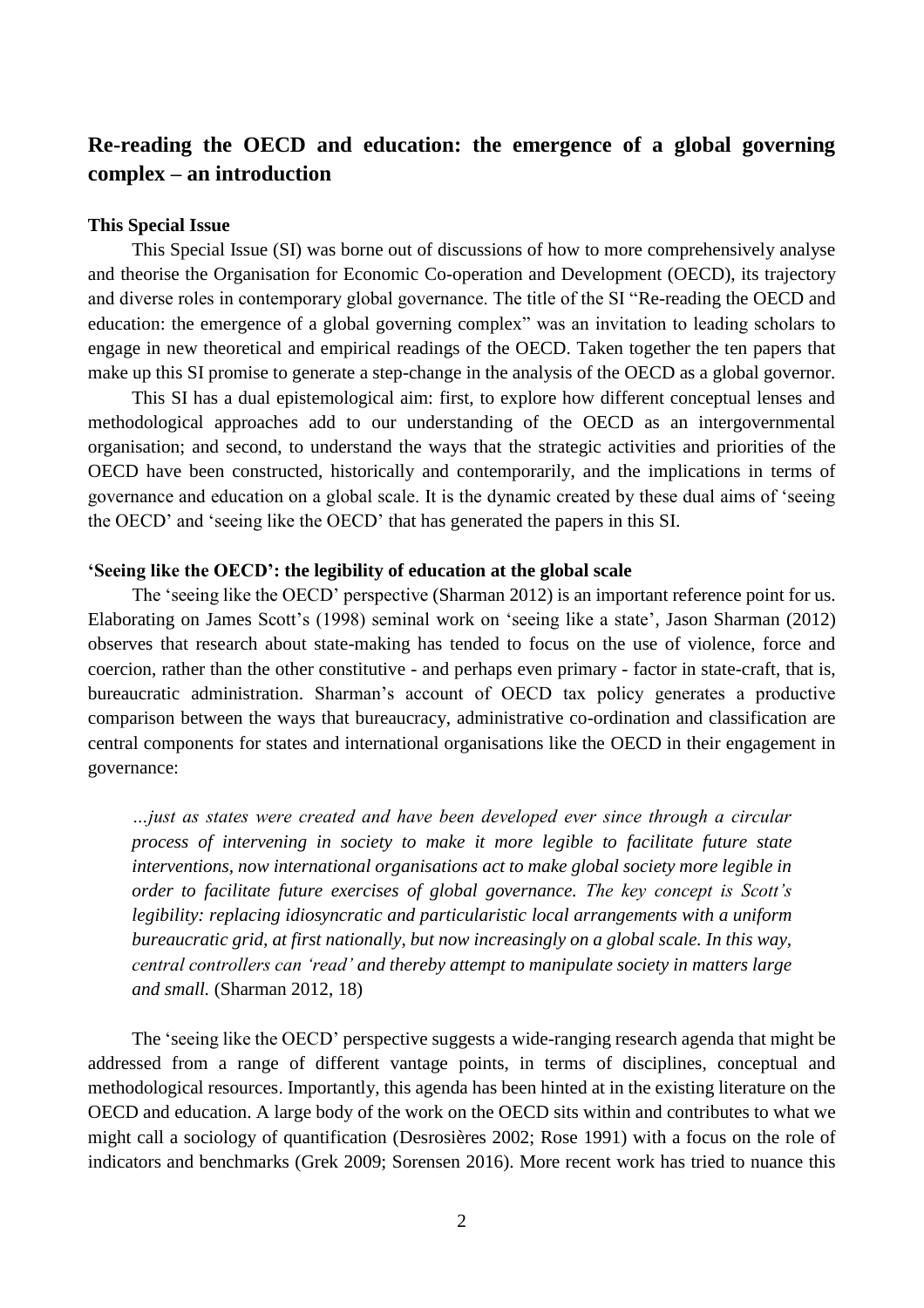analysis through the concept of ordinalisation (Fourcade 2016) so as to highlight the ideological and affective aspects of commensuration driven by a 'vertical vision' of education governance (Robertson 2019; Sorensen and Robertson 2020).

The re-scaling associated with the emergence of the global education policy field has also been subject to approaches adopting Bourdieu's and Bernstein's theories, both of them originally strongly associated with a methodological nationalist lens on the state's education sectors. Pioneered by Lingard and colleagues from the mid-2000s onwards (see Lingard et al. 2005), Bourdieu has received growing interest from scholars in education and social sciences more generally, applying his theories to the analysis of transnational social fields, symbolic orders and positions over time (Mangez and Hilgers 2012; Ydesen forthcoming). Meanwhile, the conceptual grammar of Bernstein that is more specifically attuned to education sectors has been deployed to analyse the OECD's state-like functions at the transnational scale, evident, for example, in the strategic use of the Programme for International Student Assessment (PISA) and Teaching and Learning International Survey (TALIS) as distinctive pedagogic devices for symbolic control to frame and align identities towards competitive knowledge economies (Robertson and Sorensen 2018). Both offer us original 'rereadings' of the OECD using theoretical resources applied in new ways. These approaches stimulated our interest in a SI centred on the idea of re-reading the OECD and the uneven and continuously contested progress towards 'educational legibility' at the global scale.

As an entry point into our project, we sketch out what we see as the four thematic lines of analysis in the research literature on the OECD so as to introduce the specific foci and knowledge contributions of the papers:

- 1. The changing positions and capacities of the OECD in the wider and evolving field of global education governance
- 2. The main ideas, theories and styles of reasoning informing the OECD's legitimacy and governance
- 3. The formal and informal processes and workings of OECD's policy formation
- 4. The impact, influence and wider implications of the OECD in education policy and practice

In making sense of the OECD's historical trajectory and formation as a central cog in a "global governing complex" (Ydesen 2019), it is important to note that these four themes are interdependent and co-constitutive. Accordingly, the papers included in the SI tend to address more than one of these themes, though with different emphases.

### *1. The changing positions and capacities of the OECD in global governance*

This first theme relates to the broader geo-political developments in global governance in the post-WW II era, where the OECD has carved out a niche for itself while positioning itself vis-à-vis the pressures and demands from member states, other international organisations, and business interests. There is a substantial body of literature on these issues. It is undisputed that the OECD has a pivotal role in contemporary global education governance by coining influential yet rather vague concepts such as "knowledge-based economy" and solidifying those concepts with empirical data, the steady publishing of reports , and a range of programme activities and policy reviews in education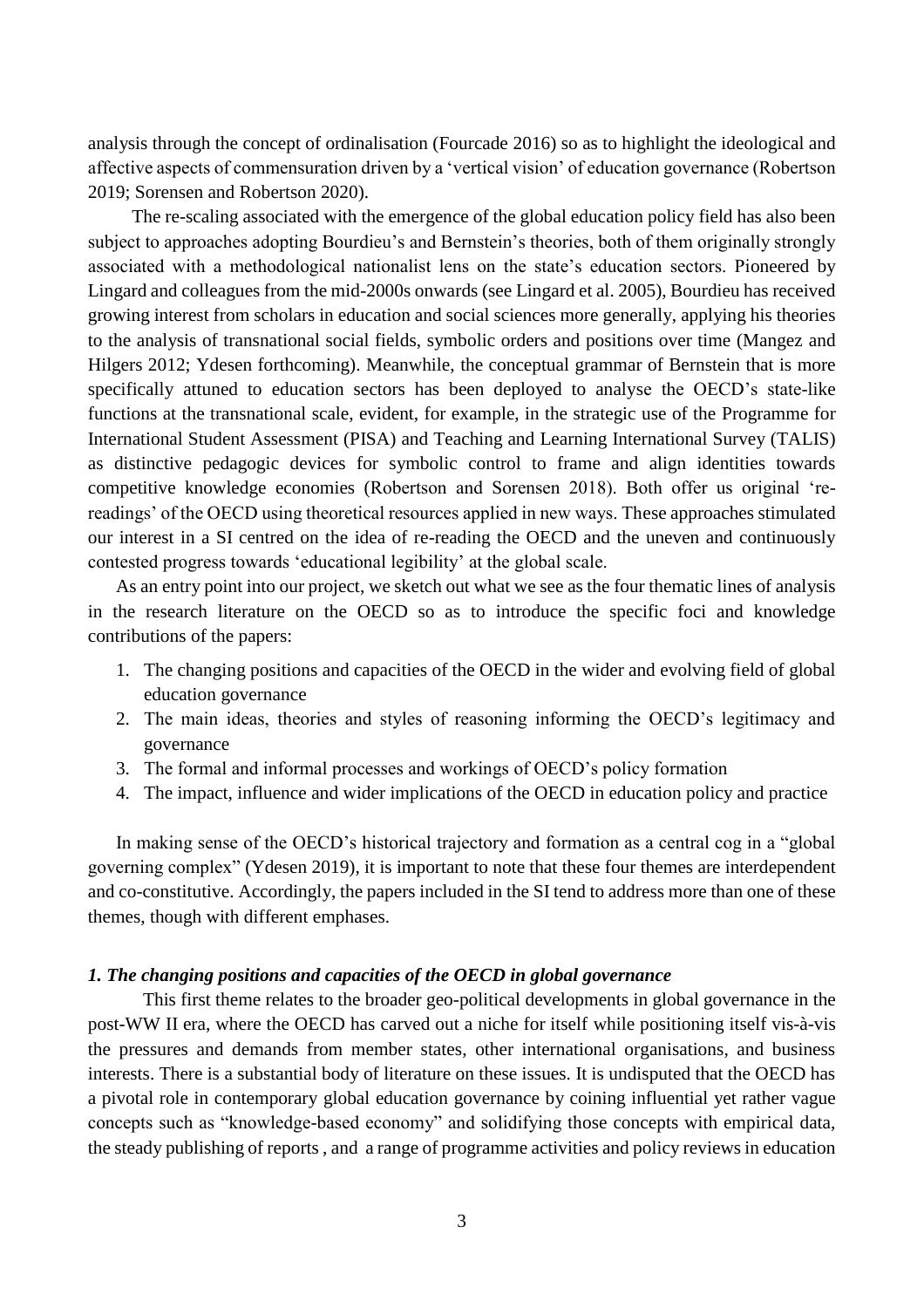(Godin 2006; Jakobi and Martens 2010; Wiseman and Taylor 2017). The history of the OECD's changing positions and capacities as a major agent in, and conduit of, the global educational policy field since the 1960s is also relatively well-described (though see Theme 3 below), including the OECD's relations to other major organisations such as UNESCO and the European Commission (Addey 2021; Lawn and Grek 2012).

Currently, the OECD is an important site for institutional networks that have evolved into a 'global political superstructure' (Ougaard 2010). The workings of this superstructure are characterised by soft governance (Niemann and Martens 2018), multilateral surveillance (Martens and Jakobi 2010), and projection or reference (Waldow and Steiner-Khamsi 2019). In education, Sellar and Lingard (2013) argue that 'infrastructural governance' and 'epistemological governance' are key to the OECD's capacity to exert influence and power in member states and beyond. This can be seen as a set of international networks and systems that the OECD has established to collect and compare statistical data, giving the OECD the capacity to shape the views of actors in education across scales. As a result, today the OECD has a key role in encoding what it means to be an effective system, a competent learner, and an excellent teacher.

Nevertheless, it might be argued that the OECD finds itself operating in a difficult environment in the post-financial crisis era. The OECD's current brand of expertise and authority on educational matters is essentially based on the quantification of student learning outcomes conceived as 'cognitive skills', with alleged effects on economic competitiveness and growth, a relatively narrow platform which has been subject to substantial critique (Komatsu and Rappleye 2017; Valiente 2014; Zhao 2020). As a result of mounting criticism about the relevance and validity of PISA, the OECD's most highly profiled programme, there have been signs of 'PISA-fatigue' in several countries (Engel and Rutkowski 2018). Still, the OECD has launched a host of spin-off products associated with the programme, including PISA4U, PISA for Development, PISA for Schools, and PISA for five-yearolds (Lewis 2019).

This SI addresses the ongoing adaptation and potential re-orientation of the OECD in the global education policy field. Two SI papers can be singled out here. Auld and Morris (2021) analyse the OECD's changing roles within the global governing complex revolving around the United Nations (UN)-driven Sustainable Development Goals (SDGs). Inspired by recent scholarship in international relations, their contribution is distinctive in drawing upon narrative theory to highlight the central role of strategic narratives in forging world order and in establishing organisational legitimacy. Tracing the entwined development stories of PISA and the advent of Humanitarian Assessment, they demonstrate shifts in the OECD's strategic narratives aimed at expanding its influence in international development. With regard to the SDGs as a narrative, they show how it constitutes a 'grand' story in symbolic terms, yet also one which is synthetic in the ways that it has drawn together conflicting strands of international development thought, forging a superficial unity of purpose among a diverse range of actors.

The other paper, written by Robertson (2021), sketches out an alternate genealogy of the recently launched PISA Global Competence Assessment. Drawing on Dipesh Chakrabarty's concept (2003), Robertson argues the Global Competences project is a 'provincial' initiative, in the sense that it is an ideational project reflecting a distinctive worldview, as well as a political project pursued by the OECD in collaboration with Asia Society, experts and brokers in élite US universities, and the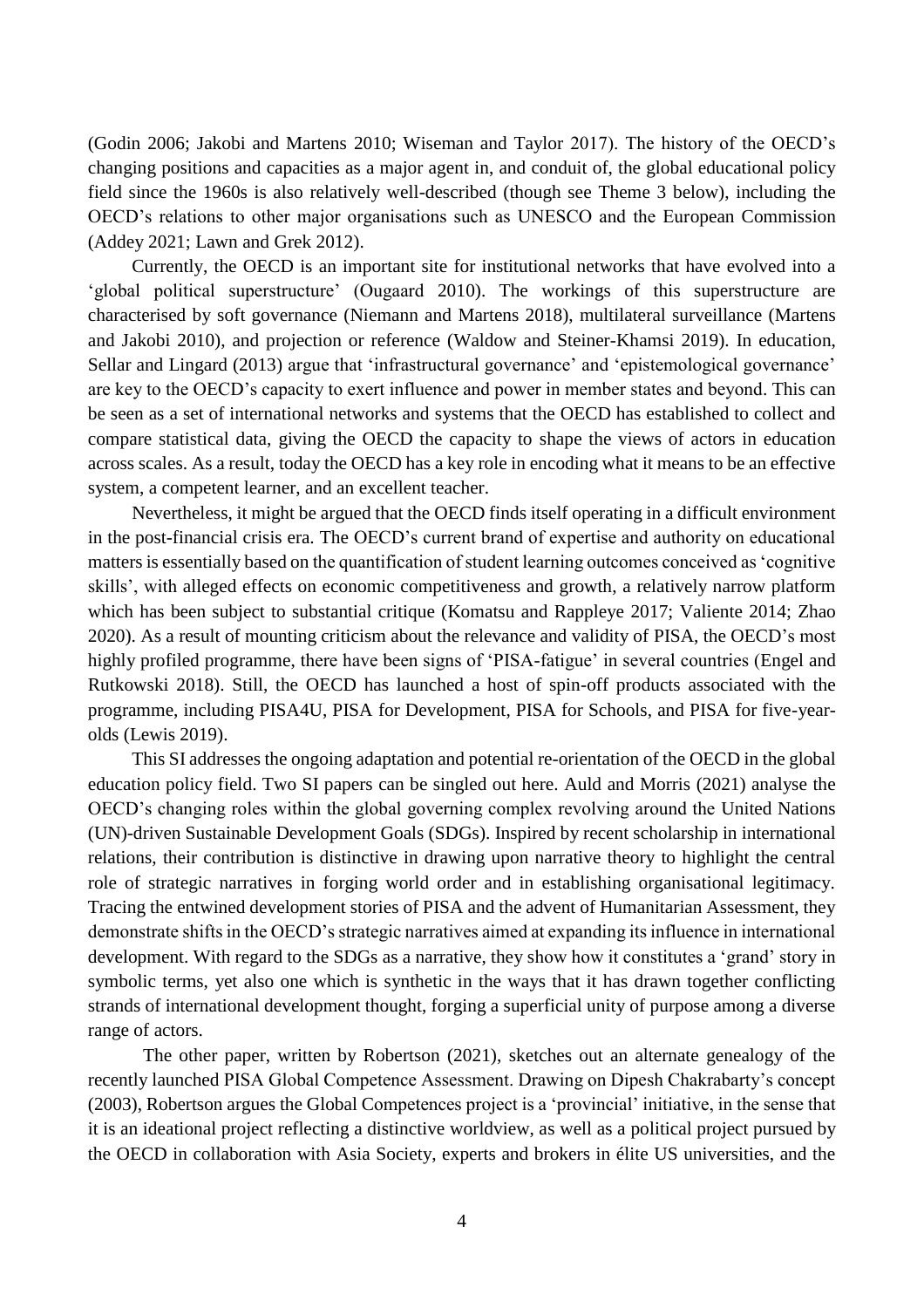US Department of State for Education. Robertson suggests that its aim is to advance US corporate capital's interests through the cultural production of the new worker citizen able to participate in the global economy, while managing its tendencies to reduce social cohesion. However, since the politics of the Global Competence Assessment are all too visible, buy-in by Member States is poor and the survey results confusing, the project at this point does not appear likely to become influential. This raises the questions: has the OECD's PISA assessment reached its limits? Is the proliferation of PISA products a symptom of an organisation in crisis, or merely that the OECD seeks to make the most of its current position?

Together, these two papers highlight the ongoing challenges for the OECD in adapting to changing circumstances and maintaining its relevance. While the PISA programme has become a consolidated feature of global education governance (see in this SI Komatsu and Rappleye 2021) and the OECD appears to have positioned itself as an indispensable partner for measuring SDG progress (Fontdevila and Grek 2021), the proliferation of policy agents in the field raises the question of who should the OECD strike an alliance with and whom should it compete with? Other pressing developments, including anti-globalist calls for the resurgence of the nation-state, have arguably challenged the very workings and priorities of globalisation, including the modus operandi promoted by the OECD.

#### *2. The main ideas, theories and styles of reasoning informing the OECD*

This theme emphasises the OECD as an actor (see also in this SI, Centeno 2021) guided by distinctive theories. These sets of ideas largely revolve around development, progress, growth and modernisation and have been fundamental for the organisation's legitimacy as global governor.

Much of the associated research has focused on numbers, statistical indicators, quantification and comparison as policy instruments enabling soft modes of governance, legitimated by an allegedly scientific approach to data gathering (Cussó and D'Amico 2005; Martens 2007). A central argument here is that comparative education research has been colonised by liberal or neoliberal ideology, centred on vertically arranged classifications of student performances, systems, schools and workforces that help to promote a culture of competitiveness infused by ideas of markets, standards and accountability (Nóvoa and Yariv-Mashal 2003; Sorensen and Robertson 2020). This argument goes some way in explaining the OECD's style of reasoning over the years, along with the organisation's embrace of human capital theory and active support of the nascent economics of education discipline in the 1960s (Resnik 2006), as well as the subsequent advocacy of master concepts such as national innovation systems and knowledge-based economy (Godin 2006).

In this SI, Seitzer, Niemann and Martens (2021) add important nuances to this line of argumentation. With a wide-ranging analysis of the OECD's education publications issued between 1961 and 2018, they argue that there is not an overarching institutional architecture for education outputs in the OECD, since various sub-departments in the OECD publish reports on similar topics. Rather than unified and monolithic, the OECD has thus developed a multi-centric view on education, a point which has implications for Theme 3 (see section below).

A slightly different literature drawing on political economy and the history of ideas delves deeper into the paradigms of modernisation, development and growth informing OECD activities. In this perspective, numbers and comparison are also understood as important tools for the OECD since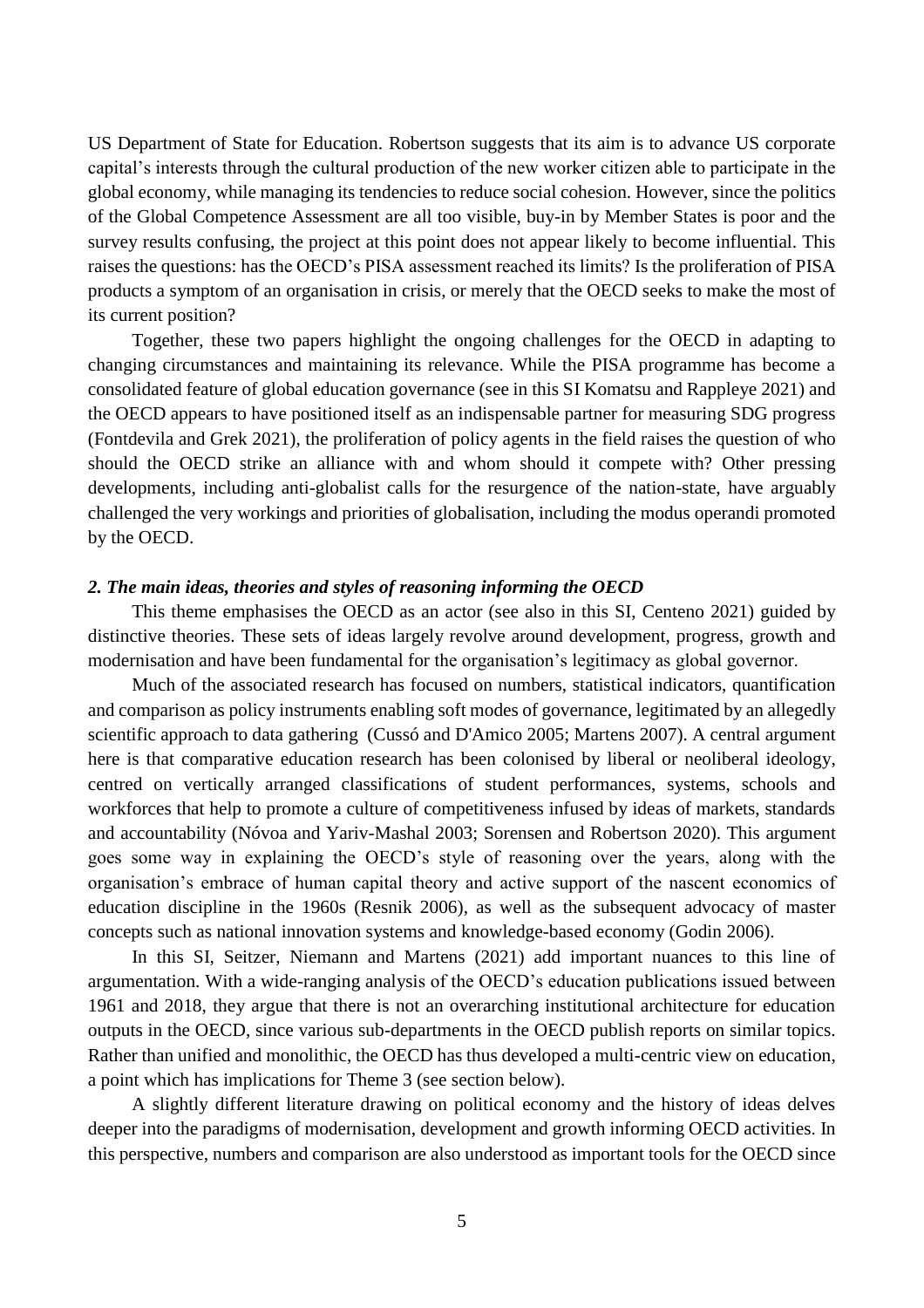its inception, yet they are here associated with distinctive models of development based on the assumption that elite-led industrialisation, a commitment to welfare provision, and technological diffusion would lead the world on its course towards a universal and monolithic modernity. These models were indebted to post-war developments in the US, as the modernisation mandarins charted a course toward the future (Gilman 2003; Tröhler 2014). The OECD did thus not invent these ideas of progress and modernisation, however it has applied, elaborated and redefined them, especially when modernisation theory was heavily critiqued during the 1970s (Schmelzer 2016).

In the SI, Tröhler and Maricic (2021) contribute to this debate with an original and engaging account of the religious roots of the modern conviction to standardised, scientific education policy and its inherent 'sciento-social epistemology', in which notions of faith and salvation are inscribed. They trace the discursive roots of a distinctive idea of social governance and moral order from the Scottish Presbyterians of the 16th century, via early experimental psychologists at Teachers College, Columbia University around 1900, to US education policy in the post-Sputnik cold war crisis and its global diffusion via the "temple of growth" that is the OECD (Schmelzer 2016). In doing so Tröhler and Maricic put the contemporary debate about the explicit future orientation in governance via what some writers call 'anticipatory global governance' (Berten and Kranke 2019), with its own limitations arising from shortfalls in 'promissory legitimacy' (Beckert 2020), into a new and intriguing perspective.

### *3. The processes and workings of OECD policy formation*

From its historical origins as the Organisation for European Economic Cooperation (OEEC), later morphing into the OECD in September 1961, the organisation has formed an arena for nationstates to compare their policies, sharing and diffusing ideas, framed by a human capital perspective (Godin 2006; Resnik 2006). In this respect, the OECD has historically provided an institutional means especially for the US to exert influence internationally (Tröhler 2014).

In line with an emerging research agenda (Bürgi 2017; Centeno 2017; Elfert and Ydesen 2020), this SI contains several papers which examine what takes place in the 'backstage' of the OECD – hence going beyond its 'front stage' of formalised structures. By delving into this 'black box', the SI adds important insights about the internal workings as well as the patterned structures and processes which have enabled the OECD to secure its position in contemporary education governance. Three papers in the SI stand out (see also Robertson 2021 in this issue). What they have in common is that they rely extensively on archival sources, including, for example, meeting minutes and other internal OECD documents.

Grek and Ydesen (2021) give a detailed history of the OECD Indicators of Education Systems (INES) programme which paved the way for PISA. Grek and Ydesen argue the INES programme (see also in this SI, Seitzer et al. 2021) was crucial to setting the OECD on a path to becoming a dominant global education policy actor by realising the organisation's ambitions of bringing the education sciences closer with policy-making. Applying a science and technology studies approach focused on education indicators as 'boundary objects', they demonstrate the interdependencies of the scientific and the political in the rise of the OECD in global education governance. Whereas much of the extant research tends to focus on the role of the US due to the implications of the 1983 report *A*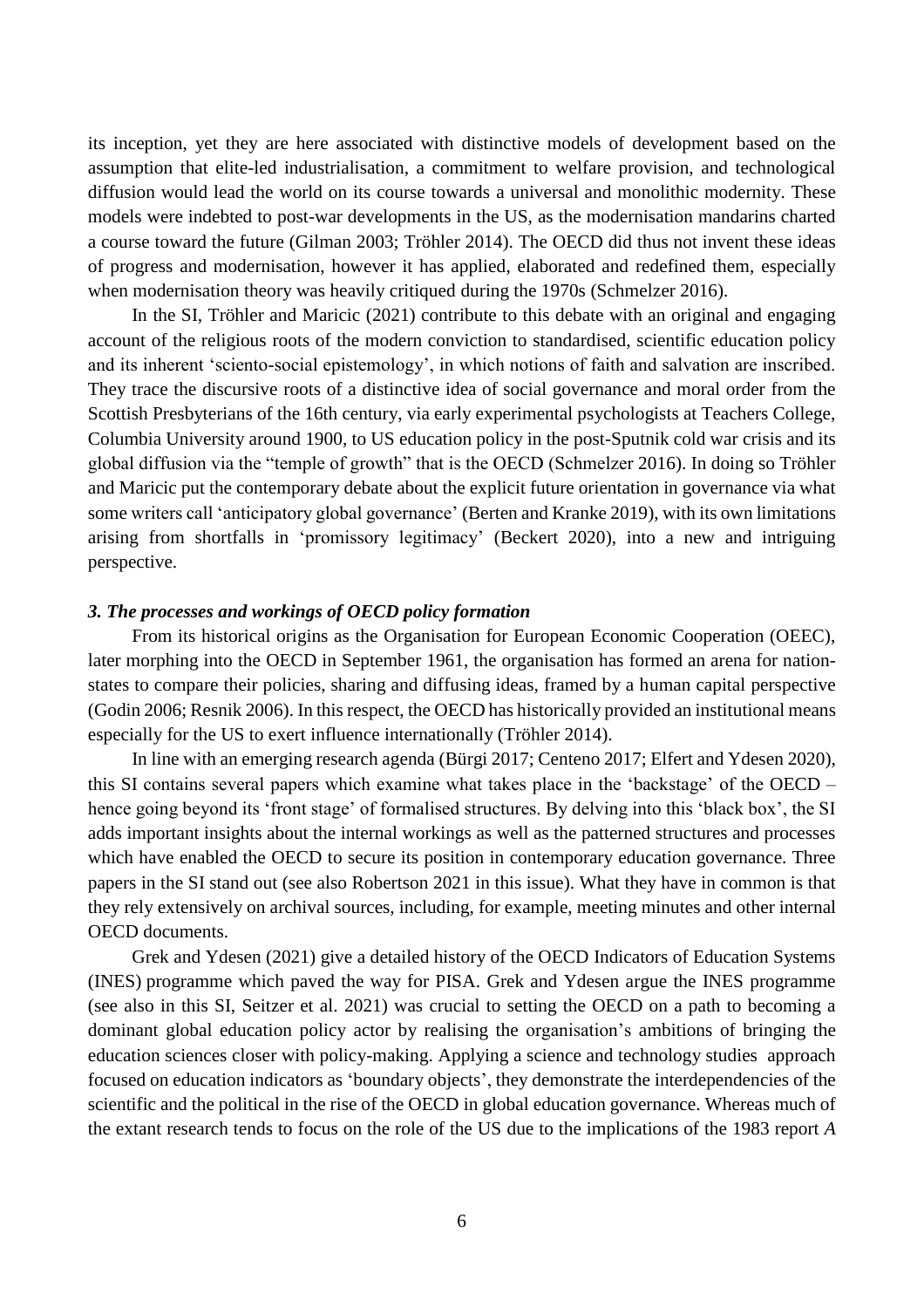*Nation at Risk* (see Krejsler 2020), this paper also argues France was strongly engaged in supporting the INES programme.

In a rather different contribution to the SI, Hof and Bürgi (2021) unpack the OECD as an arena for debate on computers in schools at the turn of the 1970s. Addressing a remarkable gap in the history of educational technology, they demonstrate how computer education was an integral part of the OECD's policy agenda for curriculum development. Hof and Bürgi highlight the way the OECD Centre for Educational Research and Innovation (CERI) formed an arena for multi-lateral debates and coalition-building about computer education, as well as creating a platform for the OECD to take on the role of actor advocating the introduction of computers in the classroom.

Also focused on the 1970s and the OECD's struggles for survival at the time, the SI contribution by Vera Centeno (2021) explains the OECD's development with reference to three constitutive dimensions of the organisation: as a distinctive *actor*, multilateral *arena*, as well as *instrument* for governments or other policy actors. Adopting an ontological perspective, Centeno discusses in depth the 'pluri-dimensionality' of the OECD, with its overlapping and conflicting institutional, legal, social and political responsibilities.

With their detailed analyses of the workings of the OECD, its organisational structures, partnerships, struggles and antagonisms, the three SI papers above render the 'global' in education governance tangible, along with the agencies involved. Thereby, the papers unpack what is too often represented as a monolithic, homogeneous and univocal organisation (Carroll and Kellow 2011; Valiente 2014; see also in this SI, Seitzer et al. 2021). By gleaning insights into the workings of the OECD bureaucracy and its administrative re-ordering of societies, the papers highlight the state-like role of the OECD and its modernist bureaucracy in the efforts to 'see' national societies so as to render them legible as a single unified entity.

#### *4. Impact, influence, and wider implications of the OECD in education policy and practice*

A final theme concerns the influence of, and wider implications arising from, the OECD in member states and beyond. This theme also emphasises the outcomes of the three other themes. Three papers in the SI especially address this theme, with different foci on national and regional education reform, perceptions among teachers, and the response of the research community.

Regarding education reform, there is now a comprehensive literature on the influence of the OECD on policy and practice globally. Yet studies also show that the impact of OECD activities varies greatly across localities, and that different meanings are attributed to these activities (Grek 2009; Waldow and Steiner-Khamsi 2019; Wiseman and Taylor 2017). Furthermore, 'seeing like the OECD' means that its activities are increasingly envisaged to be of relevance to agents and institutions around the world, also beyond the OECD member states. The creation of the OECD Centre for Co-operation with Non-Members is one manifestation of the increasing number of countries across all continents now operating under the OECD realm of influence (Martens and Jakobi 2010). The OECD's launch of PISA for Development and the engagement with the UN SDGs (cf. Theme 1 above) also reflect the broadened agenda (Auld et al. 2019), whilst other OECD activities such as PISA for Schools target schools and teachers directly, thereby circumventing governments altogether (Lewis 2019).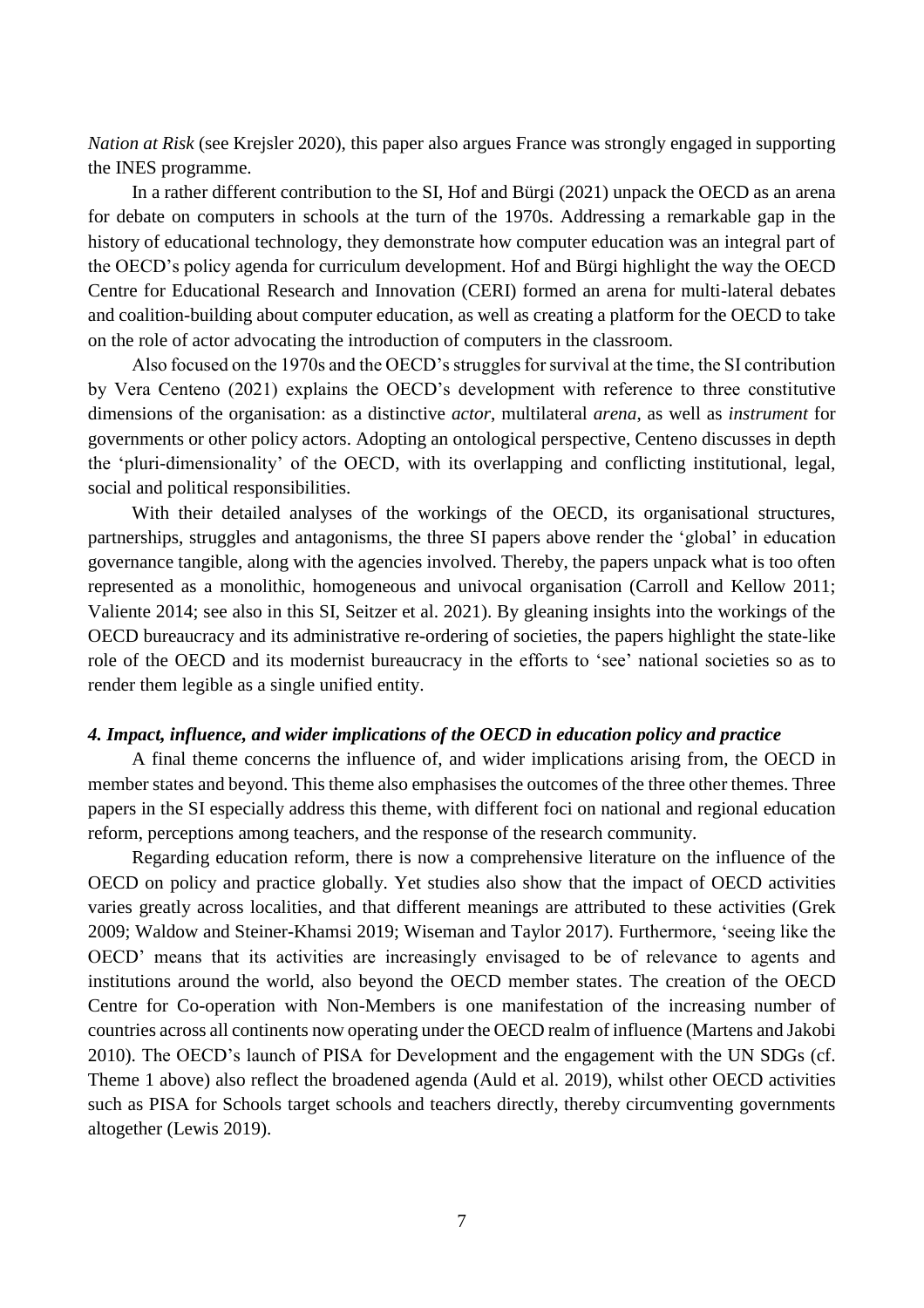However, studies that trace and theorise the dynamics within and across spatial scales remain rare. In this SI, two papers, one by Moreno-Salto and Robertson (2021) and the other by Takayama and Lingard (2021), provide detailed accounts of reforms in Mexico and Japan, respectively, and the ways they are entangled with the OECD. Drawing on a multi-scalar dataset on the Mexican education system, Moreno-Salto and Robertson highlight the contingent 'life of PISA numbers' – from teachers in schools who barely know about PISA data, to politicians who use PISA to legitimate political purposes, and policymakers who draw upon much earlier renditions of PISA so that it now enters into Mexican education policy and practices through a metaphoric back door. Their set of different vantage points enable them to empirically demonstrate the very different understandings and uses of PISA numbers that potentially undermine educational objectives. Takayama and Lingard's paper also emphasises the contingent nature of contemporary reform, as they trace the complexities and tensions involved in the creation of a 'scientific' assessment in a Prefecture in Japan. Drawing on interviews with policy actors and a distinctive Actor Network Theory approach which is sensitive to structural constrains and power relations (see also in this SI, Grek and Ydesen 2021), their thick description documents the assemblage of discursive, material and technical elements coming together in the creation of the assessment policy, including inspiration from PISA and networks with high profile figures such as Andreas Schleicher, Director of the OECD Education and Skills Directorate.

Finally, the OECD's epistemological governance (Sellar and Lingard 2013) has had major implications for education research communities worldwide. In this respect, a critical literature has discussed the excessive focus on statistics, indicators and International Large-Scale Assessments (ILSAs) as the primary forms of ' evidence' for policy-making (Grek 2009; Nóvoa and Yariv-Mashal 2003). In this SI, Komatsu and Rappleye (2021) provide a critique of PISA that is generative for theory and practice in order to move beyond the existing standoffs of 'for' or 'against' PISA in educational research. Their entry point is that PISA and similar ILSAs will remain an enduring and powerful feature of the global educational landscape. In four instructive steps, Komatsu and Rappleye develop distinctive research strategies for rearticulating ILSAs such as PISA through the meaningful and creative use of data, thereby shifting the exercise away from dissemination of one dominant and culturally saturated worldview of 'good' education towards the recognition of alternatives.

#### **Concluding remarks**

Each of the ten papers in this SI contribute to our understanding of the multiple ways in which 'seeing like the OECD' translates into rendering the world legible in educational terms, as well as the complex political, economic, social and *educational* challenges confronting the OECD in the associated administrative re-ordering and unification of societies. In this respect, the papers approach or 'see' the OECD differently as a research object. Together, they demonstrate the epistemological gains to be had by drawing on new disciplinary-based and theoretically innovative readings of, and angles on, the historical trajectory of the OECD. With their theory-laden and detailed analysis sensitive to the complex, poly-centric and multi-directional dynamics of the global education policy field, the papers suggest ways to transcend the binary of methodological nationalism and methodological globalism that has long dominated the research literature about the OECD. Many questions remain, and more will emerge, yet we hope this SI will be widely read and debated for its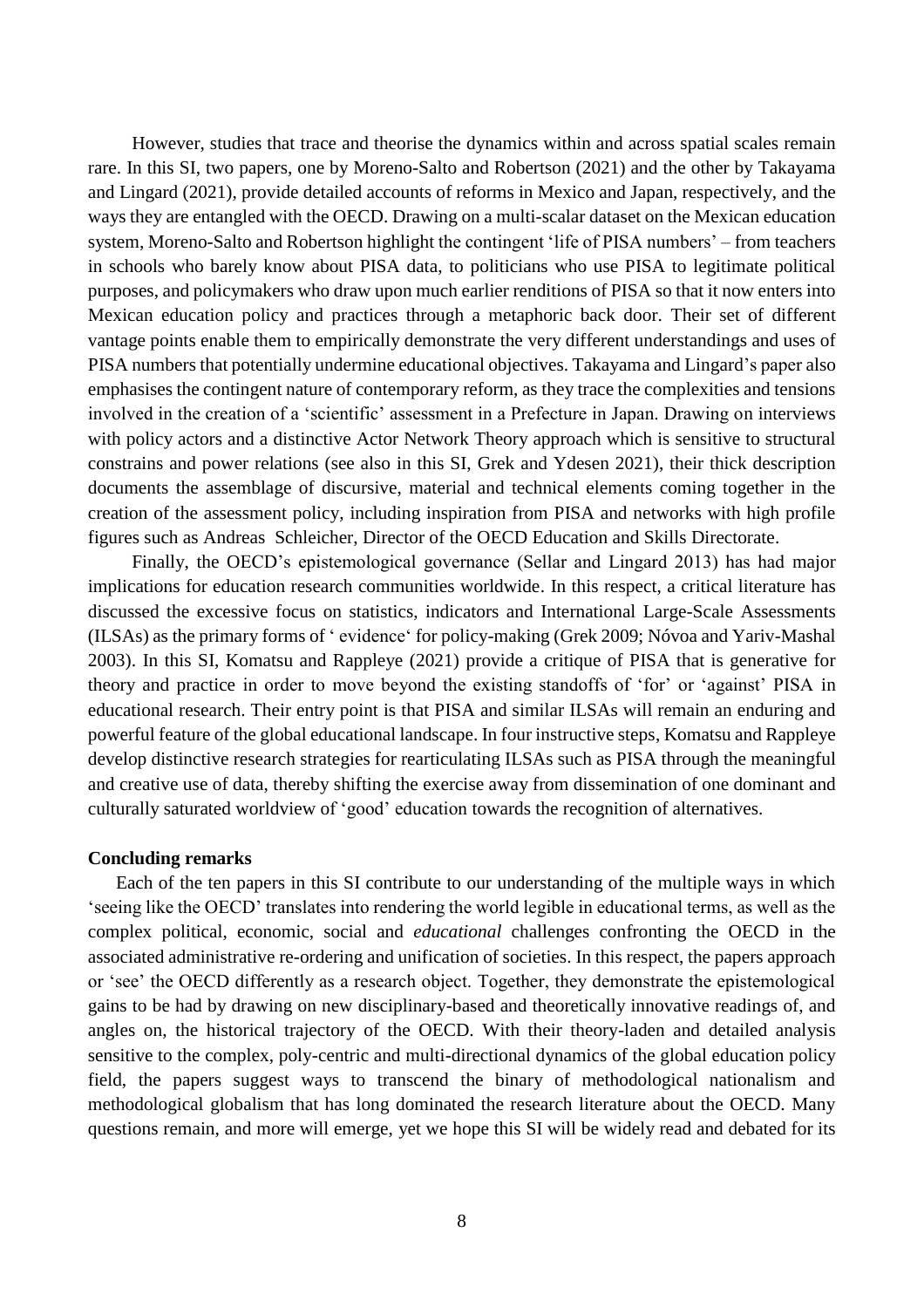contribution to new understandings of the OECD – in theoretical and epistemological terms - and the roles the organisation plays in the emergence of a global governing complex in education.

# **References**

- Addey, C. 2021. "Passports to the Global South, UN Flags, Favourite Experts: Understanding the Interplay between UNESCO and the OECD within the SDG4 Context." *Globalisation, Societies and Education*. Advance online publication. doi[:10.1080/14767724.2020.1862643](https://doi.org/10.1080/14767724.2020.1862643)
- Auld, E., and P. Morris. 2021. "A NeverEnding story: Tracing the OECD's Evolving Narratives within a Global Development Complex." *Globalisation, Societies and Education*. Advance online publication. doi[:10.1080/14767724.2021.1882959](https://doi.org/10.1080/14767724.2021.1882959)
- Auld, E., J. Rappleye, and P. Morris. 2019. "PISA for Development: How the OECD and World Bank Shaped Educational Governance Post-2015." *Comparative Education* 55 (2): 197- 219, doi[:10.1080/03050068.2018.1538635](https://doi.org/10.1080/03050068.2018.1538635)
- Beckert, J. 2020. "The Exhausted Futures of Neoliberalism: From Promissory Legitimacy to Social Anomy." *Journal of Cultural Economy* 13 (3): 318-330, doi:10.1080/17530350.2019.1574867
- Berten, J., and M. Kranke. 2019. "*Studying Anticipatory Practices of International Organizations: A Framework for Analysis.*" Paper presented at 6<sup>th</sup> European Workshop in International Studies, Krakow, June 26-29.
- Bürgi, R. 2017. "Engineering the Free World: The Emergence of the OECD as an Actor in Education Policy, 1957–1972." In *The OECD and the International Political Economy Since 1948*, edited by M. Leimgruber and M. Schmelzer, 285–309. Cham: Springer International Publishing.
- Carroll, P. G. H., and A. J. Kellow. 2011. *The OECD: A Study of Organisational Adaptation*. Cheltenham, UK: Edward Elgar.
- Centeno, V. G. 2017. *The OECD's Educational Agendas: Framed from Above, Fed from Below, Determined in an Interaction: A Study on the Recurrent Education Agenda*. Frankfurt am Main: Peter Lang.
- Centeno, V. G. 2021. "The OECD: Actor, Arena, Instrument." *Globalisation, Societies and Education*. Advance online publication. doi: [10.1080/14767724.2021.1882958](https://doi.org/10.1080/14767724.2021.1882958)
- Chakrabarty, D. 2003. *Provincializing Europe: Postcolonial Thought and Historical Difference*. Princeton: Princeton University Press.
- Cussó, R., and S. D'Amico. 2005. "From Development Comparatism to Globalization Comparativism: Towards more Normative International Education Statistics." *Comparative Education* 41 (2): 199-216.
- Desrosières, A. 2002. *The Politics of Large Numbers: A History of Statistical Reasoning*. Cambridge, MA: Harvard University.
- Elfert, M., and C. Ydesen. 2020. "The Rise of Global Governance in Education: The OEEC and UNESCO, 1945-1960." In *Organizing the World: International Organization and the Emergence of International Public Administration 1920-1960*, edited by K. Gram-Skjoldager, H. A. Ikonomou, and T. Kahlert, 73-89. London: Bloomsbury.
- Engel, L. C., and D. Rutkowski. 2018. "Pay to Play: What Does PISA Participation Cost in the US?" *Discourse: Studies in the Cultural Politics of Education* 41 (3): 484-496. doi[:10.1080/01596306.2018.1503591](https://doi.org/10.1080/01596306.2018.1503591)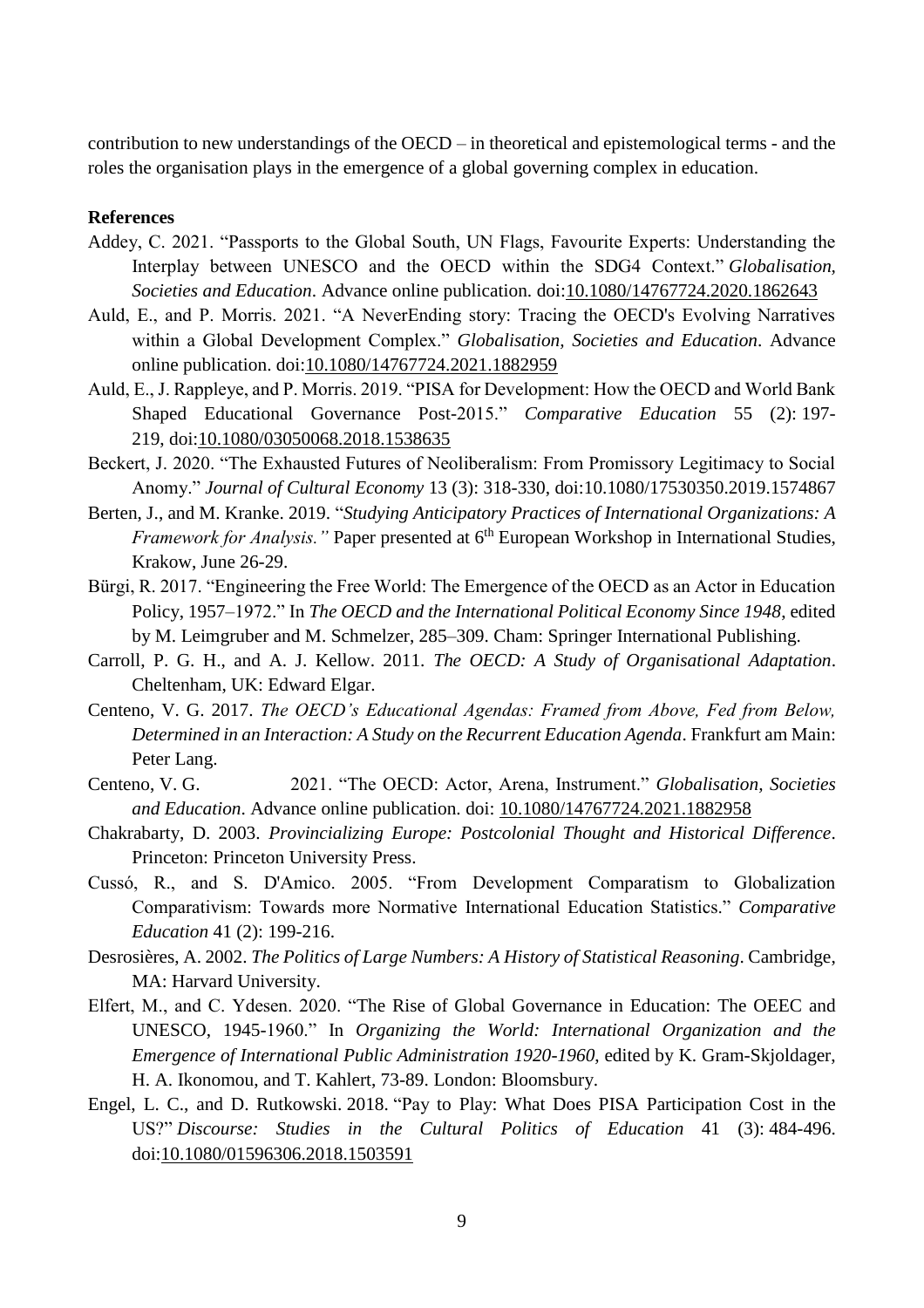- Fontdevila, C. and S. Grek. 2021. "The construction of SDG4: Reconciling democratic imperatives and technocratic expertise in the making of global education data?" In *World Yearbook in Education 2021: Accountability and Datafication*, edited by S. Grek, C. Maroy and A. Verger, 43-58. New York: Routledge.
- Fourcade, M. 2016. "Ordinalization: Lewis A. Coser Memorial Award for Theoretical Agenda Setting 2014." *Sociological Theory* 34 (3): 175–195. doi:10.1177/0735275116665876
- Gilman, N. 2003. *Mandarins of the Future: Modernization Theory in Cold War America*. Baltimore and London: Johns Hopkins Press.
- Godin, B. 2006. "The Knowledge-Based Economy: Conceptual Framework or Buzzword?" *Journal of Technology Transfer* 31 (1): 17–30.
- Grek, S. 2009. "Governing by Numbers: The PISA 'Effect' in Europe." *Journal of Education Policy* 24 (1): 23-37.
- Grek, S., and C. Ydesen. 2021. "Where Science Met Policy: Governing by Indicators and the OECD's INES Programme." *Globalisation, Societies and Education*. Advance online publication. doi[:10.1080/14767724.2021.1892477](https://doi.org/10.1080/14767724.2021.1892477)
- Hof, B., and R. Bürgi. 2021. "The OECD as an Arena for Debate on the Future Uses of Computers in Schools." *Globalisation, Societies and Education*. Advance online publication. doi[:10.1080/14767724.2021.1878015](https://doi.org/10.1080/14767724.2021.1878015)
- Komatsu, H., and J. Rappleye. 2017. "A New Global Policy Regime Founded on Invalid Statistics? Hanushek, Woessmann, PISA, and Economic Growth." *Comparative Education* 53 (2): 166– 191.
- Komatsu, H., and J. Rappleye. 2021. "Rearticulating PISA." *Globalisation, Societies and Education*. Advance online publication. doi[:10.1080/14767724.2021.1878014](https://doi.org/10.1080/14767724.2021.1878014)
- Krejsler, J. B. 2020. "Imagining School as Standards-driven and Students as Career-ready! A Comparative Genealogy of US Federal and European Transnational Turns in Education Policy." In *Handbook of Education Policy Studies: School/University, Curriculum, and Assessment, Volume 2*, edited by G. Fan and T. S. Popkewitz, 351-383. Singapore: Springer.
- Lawn, M., and S. Grek. 2012. *Europeanizing Education: Governing a New Policy Space*. Oxford: Symposium.
- Lewis, S. 2019. "Historicizing New Spaces and Relations of the OECD's Global Educational Governance: PISA for Schools and PISA4U." In *The OECD's Historical Rise in Education: The Formation of a Global Governing Complex*, edited by C. Ydesen, 269-289. New York: Palgrave Macmillan.
- Lingard, B., S. Rawolle, and S. Taylor. 2005. "Globalizing Policy Sociology in Education: Working with Bourdieu." *Journal of Education Policy* 20 (6): 759–777. [doi.org/10.1080/02680930500238945](https://doi.org/10.1080/02680930500238945)
- Mangez, E., and M. Hilgers. 2012. "The Field of Knowledge and the Policy Field in Education: PISA and the Production of Knowledge for Policy." *European Educational Research Journal* 11 (2): 189–205.<https://doi.org/10.2304/eerj.2012.11.2.189>
- Martens, K. 2007. "How to Become an Influential Actor: The 'Comparative Turn' in OECD Education Policy." In *Transformations of the State and Global Governance*, edited by K. Martens, A. Rusconi, and K. Lutz, 40–56. London: Routledge.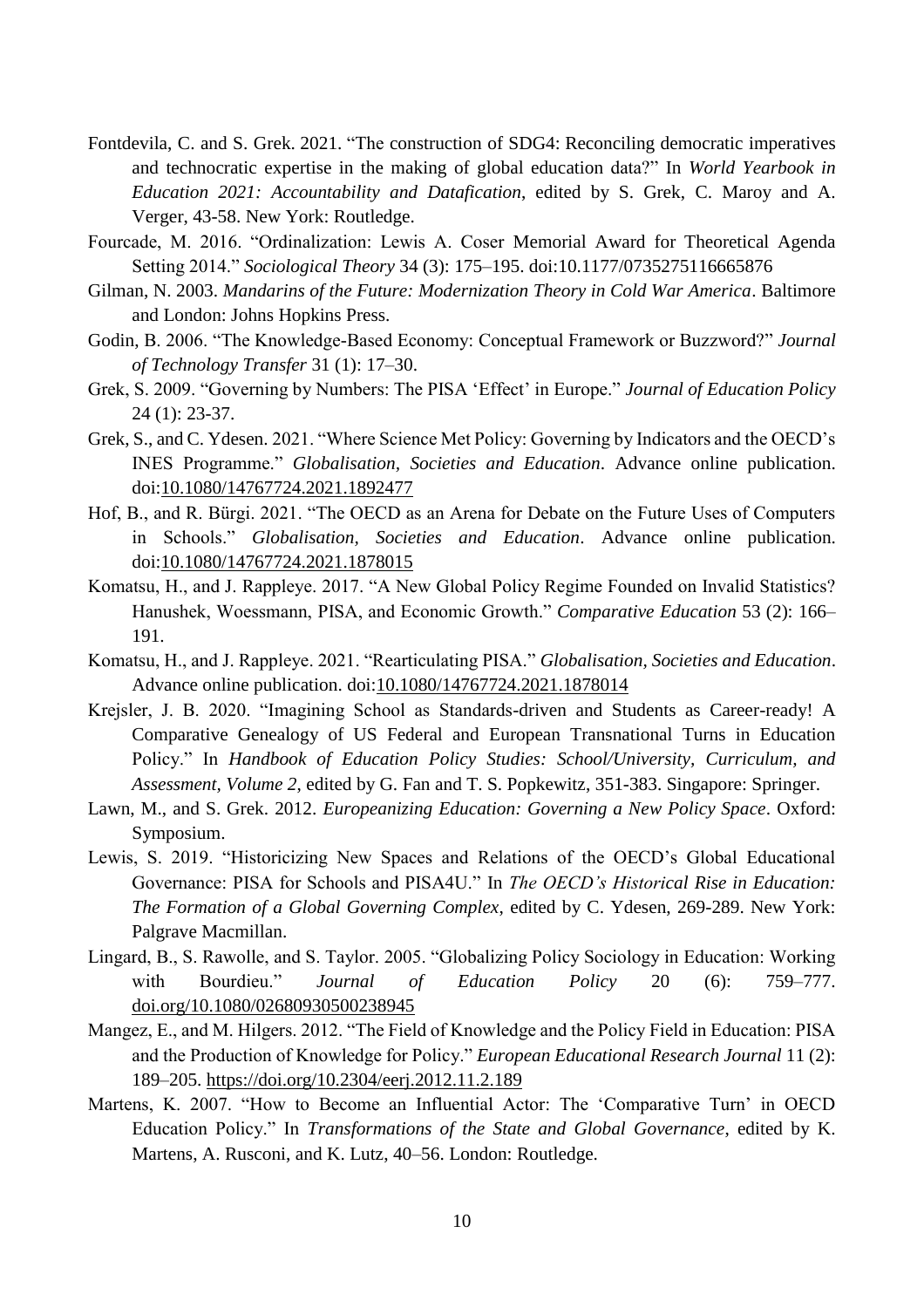- Martens, K., and A. P. Jakobi, eds. 2010. *Mechanisms of OECD Governance: International Incentives for National Policy Making?* Oxford: Oxford University Press.
- Moreno-Salto, I., and S. L. Robertson. 2021. "On the 'life of numbers' in governing Mexico's education system: a multi-scalar account of the OECD's PISA." *Globalisation, Societies and Education*. Advance online publication. doi[:10.1080/14767724.2021.1880882](https://doi.org/10.1080/14767724.2021.1880882)
- Niemann, D., and K. Martens. 2018. "Soft governance by hard fact? The OECD as a knowledge broker in education policy." *Global Social Policy 18* (3): 267–283. <https://doi.org/10.1177/1468018118794076>
- Nóvoa, A., and T. Yariv-Mashal. 2003. "Comparative Research in Education: A Mode of Governance or a Historical Journey?" *Comparative Education* 39 (4): 423-438. doi[:10.1080/0305006032000162002](https://doi.org/10.1080/0305006032000162002)
- Ougaard, M. 2010. "The OECD's Global Role: Agenda-setting and Policy Diffusion." In *Mechanisms of OECD Governance: International Incentives for National Policy-Making*, edited by K. Martens and A. P. Jakobi, 26-49. Oxford: Oxford University Press.
- Resnik, J. 2006. "International Organizations, the "Education–Economic Growth" Black Box, and the Development of World Education Culture." *Comparative Education Review* 50 (2): 173- 195. [doi.org/10.1086/500692](https://doi.org/10.1086/500692)
- Robertson, S.L. 2019. "V-Charged: Powering Up the World-Class University as a Global Actor." Paper presented at the European Consortium for Political Research Conference, Wroclaw, September 4-7.
- Robertson, S. L. 2021. "Provincializing the OECD-PISA Global Competences Project." *Globalisation, Societies and Education*. Advance online publication. doi[:10.1080/14767724.2021.1887725](https://doi.org/10.1080/14767724.2021.1887725)
- Robertson, S. L., and T. B. Sorensen. 2018. "Global Transformations of the State, Governance and Teachers' Labour: Putting Bernstein's Conceptual Grammar to Work." *European Educational Research Journal* 17 (4): 470-488. doi[:10.1177/1474904117724573](https://doi.org/10.1177/1474904117724573)
- Rose, N. 1991. "Governing by numbers: Figuring out democracy." *Accounting, Organizations and Society* 16 (7): 673–692. doi:10.1016/0361-3682(91)90019-B
- Schmelzer, M. 2016. *The Hegemony of Growth: The OECD and the Making of the Economic Growth Paradigm.* Cambridge: Cambridge University Press.
- Scott, J. C. 1998. *Seeing Like a State: How Certain Schemes to Improve the Human Condition Have Failed.* New Haven: Yale University Press.
- Seitzer, H., D. Niemann, and K. Martens. 2021. "Placing PISA in Perspective: The OECD's Multicentric View on Education." *Globalisation, Societies and Education*. Advance online publication. doi[:10.1080/14767724.2021.1878017](https://doi.org/10.1080/14767724.2021.1878017)
- Sellar, S., and B. Lingard. 2013. "The OECD and global governance in education." *Journal of Education Policy* 28 (5): 710–725. doi[:10.1080/02680939.2013.779791](https://doi.org/10.1080/02680939.2013.779791)
- Sharman, J. C. 2012. "Seeing Like the OECD on Tax." *New Political Economy* 17 (1): 17-33. doi[:10.1080/13563467.2011.569022](https://doi.org/10.1080/13563467.2011.569022)
- [Sorensen, T. B.](https://www.emerald.com/insight/search?q=Tore%20Bernt%20Sorensen) 2016. "Teachers and the Global Educational Policy Field". In *The Global Educational Policy Environment in the Fourth Industrial Revolution*, edited by T. D. Jules, 59- 84. Bingley: Emerald.